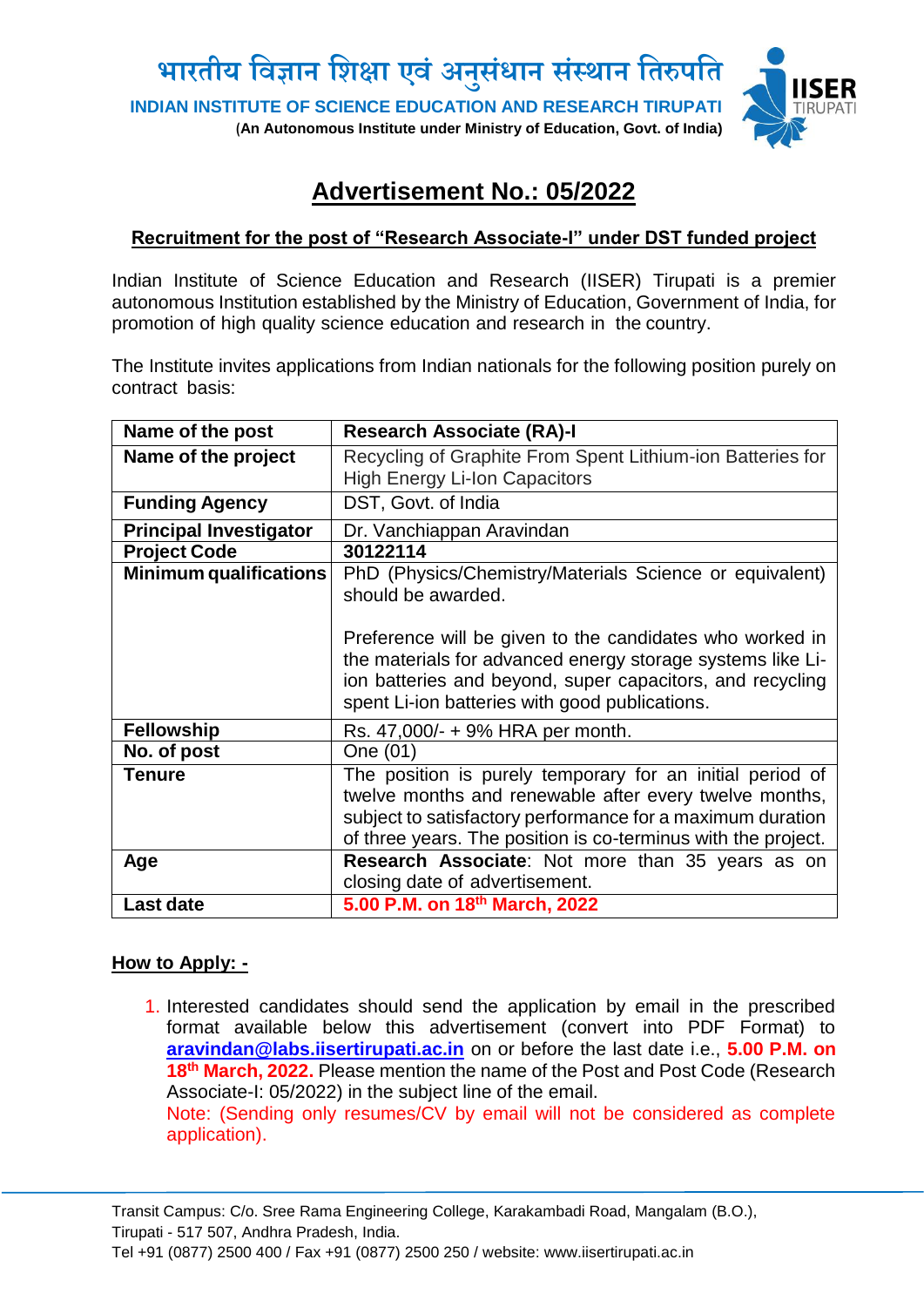

- 2. List of shortlisted candidates for the further selection process will be notified through email only. Therefore, please mention active Mobile Number and Email ID in the application form..
- 3. Recent passport size photograph and photocopies of relevant certificates and other testimonials in support of age, qualification, experience etc. will be collected at an appropriate stage.
- 4. The applicant will be responsible for the authenticity of information / documents and photograph submitted. It is the responsibility of the candidate to assess his / her own eligibility to the post(s) for which he  $/$  she is appearing in accordance to this advertisement. If it is detected at any time in future, during the process of selection or even after the appointment that the candidate was not eligible as per the prescribed eligibility criteria in this advertisement, which could not be detected at the time of selection for whatsoever reason, his/her candidature/appointment shall be liable to be cancelled/terminated immediately.

## **GENERAL INFORMATION / DETAILS ABOUT THE POST**

- 1. The appointment is purely temporary and will terminate automatically without any notice or compensation on the termination of the research project.
- 2. The appointed person shall have no claim of appointment/ absorption in Funding Agency or in IISER Tirupati.
- 3. The appointment of the applicant will be governed by the terms and conditions of the funding agency, particularly applicable to the said project.
- 4. The qualification prescribed should have been obtained from recognized Universities /Institutions.
- 5. The prescribed educational qualifications are the bare minimum and mere possession of the same does not entitle candidates to be called for an interview. Where number of applications received in response to this advertisement is large, it will not be convenient or possible to interview all the candidates. Based on the recommendations of the Screening Committee, the Project Leader may restrict the number of candidates for the interview to a reasonable limit after taking into consideration the qualifications and experience over and above the minimum prescribed in the advertisement. Therefore, it will be in the interest of the candidates, to mention all the qualifications and experience in the relevant field at the time of applying.
- 6. No TA/DA will be admissible for appearing for the interview.
- 7. Selected candidates will have to join duty immediately on receipt of the offer.

Tel +91 (0877) 2500 400 / Fax +91 (0877) 2500 250 / website: www.iisertirupati.ac.in